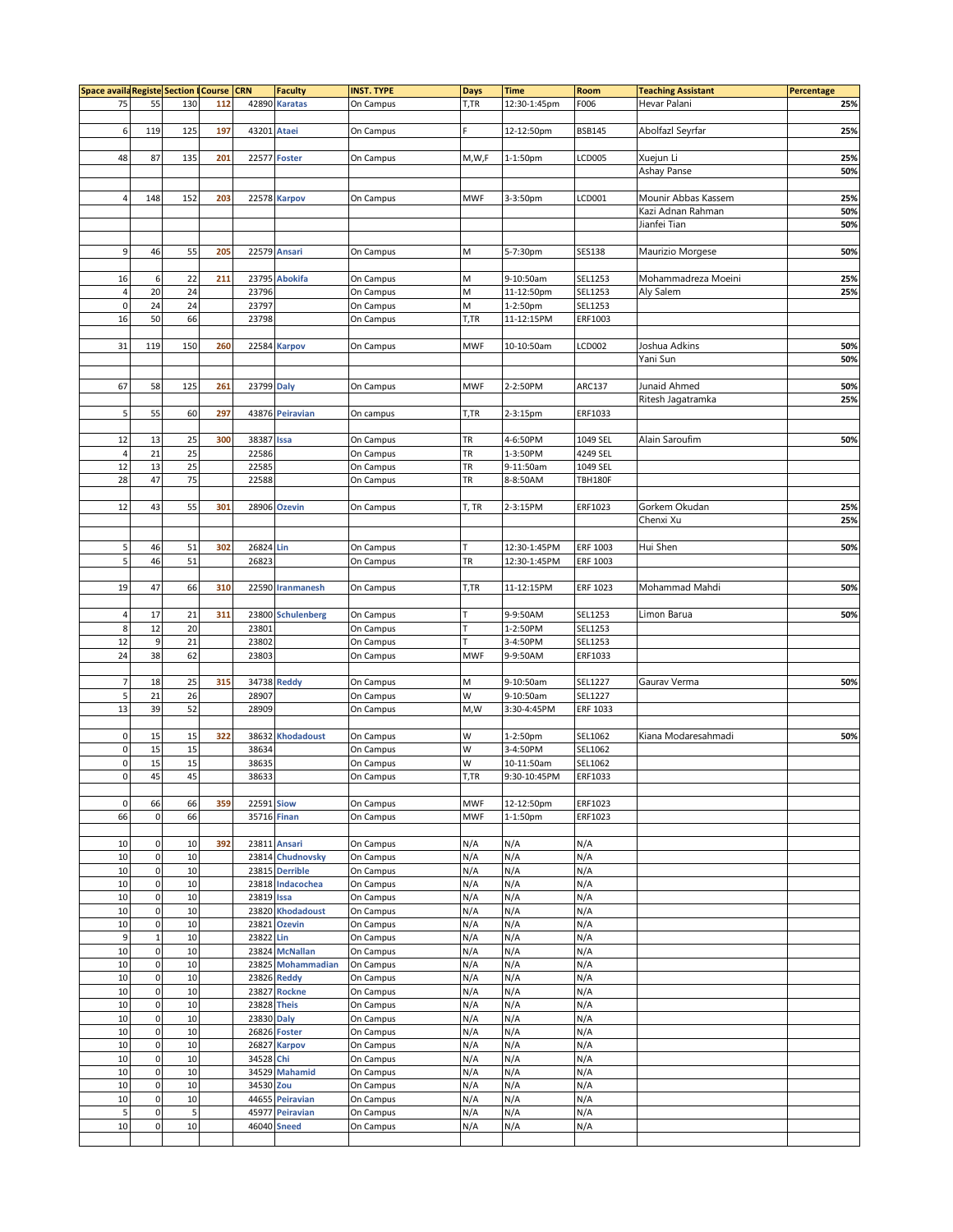| $\mathbf 2$    | 20             | 22           | 401 |             | 30445 Iranmanesh  | On Campus |            | 5-7:30pm    | <b>SES138</b>  |                              |     |
|----------------|----------------|--------------|-----|-------------|-------------------|-----------|------------|-------------|----------------|------------------------------|-----|
| 22             | $\overline{7}$ | 29           | 401 |             | 30446 Iranmanesh  | On Campus |            | 5-7:30pm    | <b>SES138</b>  |                              |     |
|                |                |              |     |             |                   |           |            |             |                |                              |     |
| $\pmb{0}$      | 56             | 56           | 402 |             | 22653 Peiravian   | On Campus | W          | 5-7:30pm    | ERF1033        | Afshin Allahyari             | 50% |
| 14             | $\mathbf{1}$   | 15           |     | 22654       |                   | On Campus | W          | 5-7:30pm    | ERF1033        |                              |     |
|                |                |              |     |             |                   |           |            |             |                |                              |     |
| 42             | 13             | 55           | 403 | 29406 Buke  |                   | On Campus | TR         | 5-7:30pm    | ERF1033        | Juan Guillemo Acosta Sequeda | 25% |
| 5              | $\overline{7}$ | 12           | 403 | 29407       |                   | On Campus | TR         | 5-7:30pm    | ERF1033        |                              |     |
|                |                |              |     |             |                   |           |            |             |                |                              |     |
| 17             | 43             | 60           | 405 |             | 22655 Schulenberg | On Campus | M,W        | 3:30-4:45pm | LCC006         | KC Jyoti                     | 50% |
| 38             | $\overline{2}$ | 40           |     | 22656       |                   | On Campus | M,W        | 3:30-4:45pm | LCC006         |                              |     |
|                |                |              |     |             |                   |           |            |             |                |                              |     |
| 19             | 31             | 50           | 407 |             | 45039 Schulenberg | On Campus | TR         | 5-7:30pm    | <b>SES238</b>  |                              |     |
|                |                |              |     |             |                   |           |            |             |                |                              |     |
| 4              | 35             | 39           | 408 | 40607       | Mohammadian       | On Campus | W          | 5-7:30pm    | ERF1023        | Amir Bahador Parsa           | 25% |
| 3              | $\,$ 8 $\,$    | 11           |     | 41068       |                   | On Campus | W          | 5-7:30pm    | ERF1023        |                              |     |
|                |                |              |     |             |                   |           |            |             |                |                              |     |
| 17             | 23             | 40           | 410 | 40605       | <b>Iranmanesh</b> | On Campus | М          | 5-7:30pm    | BHB6           | Mohammad Abandah             | 25% |
| 24             | 6              | 30           |     | 41069       |                   | On Campus | М          | 5-7:30pm    | BHB6           |                              |     |
|                |                |              |     |             |                   |           |            |             |                |                              |     |
| $\pmb{0}$      | 25             | 25           | 421 |             | 22657 Khodadoust  | On Campus | T, TR      | 3:30-4:45pm | <b>TBH180D</b> |                              |     |
| $\pmb{0}$      | 25             | 25           |     | 22658       |                   |           | T, TR      | 3:30-4:45pm | <b>TBH180D</b> |                              |     |
|                |                |              |     |             |                   |           |            |             |                |                              |     |
| $\overline{2}$ | 88             | 90           | 434 |             | 28915 Karpov      | On Campus | <b>MWF</b> | 12-12:50pm  | <b>LCF003</b>  | Rishabh Singh Chauhan        | 25% |
| $\mathbf 2$    | 13             | 15           |     | 28916       |                   | On Campus | <b>MWF</b> | 12-12:50pm  | <b>LCF003</b>  | Debajyoti Saha               | 50% |
|                |                |              |     |             |                   |           |            |             |                |                              |     |
| 6              | 9              | 15           | 460 | 34893 Daly  |                   | On Campus | М          | 6-7:30pm    | BHB10          |                              |     |
| 6              | 9              | 15           |     | 34520       |                   |           | М          |             | BHB10          |                              |     |
|                |                |              |     |             |                   | On Campus |            | 5-5:50pm    |                |                              |     |
|                |                |              |     |             |                   |           |            |             |                |                              |     |
| $\mathbf 1$    | 25             | 26           | 486 | 43041 Ataei |                   | On Campus |            | 5-7:30pm    | ERF1003        | Abolfazl Seyrfar             | 25% |
| 6              | 20             | 26           |     | 43159       |                   | On Campus |            | 5-7:30pm    | ERF1003        |                              |     |
|                |                |              |     |             |                   |           |            |             |                |                              |     |
| 25             | $\pmb{0}$      | 25           | 491 |             | 43127 Burke       | On Campus |            | 5-7:30pm    | LCF004         |                              |     |
|                |                |              |     |             |                   |           |            |             |                |                              |     |
| 11             | 21             | 32           | 493 |             | 37287 Iranmanesh  | On Campus |            | 11-11:50am  | GH205          |                              |     |
|                |                |              |     |             |                   |           |            |             |                |                              |     |
| $\pmb{0}$      | 30             | 30           | 494 |             | 45042 Karatas     | On Campus | W          | 5-7:30pm    | BHB6           | Hevar Palani                 | 25% |
| 4              | 33             | 37           |     | 45043       |                   | On Campus | TR         | 5-7:30pm    | <b>LCA007</b>  |                              |     |
| 8              | 22             | $30\,$       |     | 45044       |                   | On Campus | T, TR      | 11-12:15pm  | <b>LCA005</b>  |                              |     |
|                |                |              |     |             |                   |           |            |             |                |                              |     |
|                |                |              |     |             |                   |           |            |             |                |                              |     |
| 10             | $\pmb{0}$      | 10           | 496 |             | 23831 Ansari      | On Campus | N/A        | N/A         | N/A            |                              |     |
| 10             | $\pmb{0}$      | 10           |     | 23832 Chi   |                   | On Campus | N/A        | N/A         | N/A            |                              |     |
| $10\,$         | $\pmb{0}$      | 10           |     | 23833       | <b>Ozevin</b>     | On Campus | N/A        | N/A         | N/A            |                              |     |
| 9              | $\mathbf{1}$   | 10           |     | 23834       | <b>Burke</b>      | On Campus | N/A        | N/A         | N/A            |                              |     |
| 10             | $\pmb{0}$      | $10$         |     |             | 23835 Derrible    | On Campus | N/A        | N/A         | N/A            |                              |     |
| 10             | $\pmb{0}$      | 10           |     |             | 23836 Indacochea  | On Campus | N/A        | N/A         | N/A            |                              |     |
| $10\,$         | $\pmb{0}$      | 10           |     | 23837       | Issa              | On Campus | N/A        | N/A         | N/A            |                              |     |
| 10             | $\pmb{0}$      | 10           |     |             | 23838 Khodadoust  | On Campus | N/A        | N/A         | N/A            |                              |     |
| 10             | $\mathbf 0$    | $10\,$       |     |             | 23839 Mahamid     | On Campus | N/A        | N/A         | N/A            |                              |     |
| $10\,$         | $\pmb{0}$      | 10           |     | 23840 Lin   |                   | On Campus | N/A        | N/A         | N/A            |                              |     |
| 10             | $\pmb{0}$      | $10\,$       |     |             | 23842 McNallan    | On Campus | N/A        | N/A         | N/A            |                              |     |
| 10             | $\mathbf 0$    | 10           |     |             | 23843 Mohammadian | On Campus | N/A        | N/A         | N/A            |                              |     |
| $10\,$         | $\pmb{0}$      | 10           |     |             | 23844 Reddy       | On Campus | N/A        | N/A         | N/A            |                              |     |
| $10\,$         | $\pmb{0}$      | $10\,$       |     |             | 23845 Rockne      | On Campus | N/A        | N/A         | N/A            |                              |     |
| $10\,$         | $\pmb{0}$      | 10           |     |             | 23846 Theis       | On Campus | N/A        | N/A         | N/A            |                              |     |
| 10             | $\mathbf 0$    | 10           |     | 23848 Daly  |                   | On Campus | N/A        | N/A         | N/A            |                              |     |
| $10\,$         | $\mathbf 0$    | 10           |     | 26834       | Foster            | On Campus | N/A        | N/A         | N/A            |                              |     |
| 10             | $\mathbf 0$    | $10\,$       |     | 26835       | <b>Karpov</b>     | On Campus | N/A        | N/A         | N/A            |                              |     |
| 5              | $\mathbf 0$    | $\sf 5$      |     | 44889       | <b>Ataei</b>      | On Campus | N/A        | N/A         | N/A            |                              |     |
| 9              | $\mathbf{1}$   | 10           |     |             | 46041 Sneed       | On Campus | N/A        | N/A         | N/A            |                              |     |
|                |                |              |     |             |                   |           |            |             |                |                              |     |
| $\mathbf{1}$   | 108            | 109          | 497 |             | 39721 Burke       |           | т          |             | <b>LCF004</b>  |                              |     |
| $\mathbf 1$    | $\pmb{0}$      | $\mathbf{1}$ |     | 39733       |                   | On Campus | T          | 5-7:30pm    |                |                              |     |
|                |                |              |     |             |                   | On Campus |            | 5-7:30pm    | <b>LCF004</b>  |                              |     |
| 9              |                |              | 507 |             |                   | On Campus | T,TR       |             |                |                              |     |
|                | 11             | 20           |     | 34996 Lin   |                   |           |            | 3:30-4:45pm | LH107          |                              |     |
| 8              | 16             | 24           | 514 |             |                   |           | М          |             | LH215          |                              |     |
|                |                |              |     |             | 40604 Reddy       | On Campus |            | 5-7:30pm    |                |                              |     |
|                |                |              |     |             |                   |           |            |             |                |                              |     |
| 9              | 21             | 30           | 519 |             | 45046 Mahamid     | Online    | М          | 5-7:30pm    | LCA002         |                              |     |
|                |                |              |     |             |                   |           |            |             |                |                              |     |
| 25             | 5              | 30           | 537 |             | 40609 Foster      | On Campus | M,W,F      | 4-4:50pm    | TH117          |                              |     |
|                |                |              |     |             |                   |           |            |             |                |                              |     |
| 24             | 16             | 40           | 544 | 41937       | <b>Ozevin</b>     | On Campus | T,TR       | 3:30-4:45pm | ERF1033        |                              |     |
|                |                |              |     |             |                   |           |            |             |                |                              |     |
| 44             | 6              | 50           | 554 | 34527 Chi   |                   | On Campus |            | 5-7:30pm    | ERF1023        |                              |     |
|                |                |              |     |             |                   |           |            |             |                |                              |     |
| 31             | 9              | 40           | 572 | 41938       | Kadkhodaei        | On Campus |            | 5-7:30pm    | LCA002         |                              |     |
| 17             | $\,$ 8 $\,$    | 25           | 583 |             | 45707 McNallan    | On Campus | T          | 5-7:30pm    | ERF1023        |                              |     |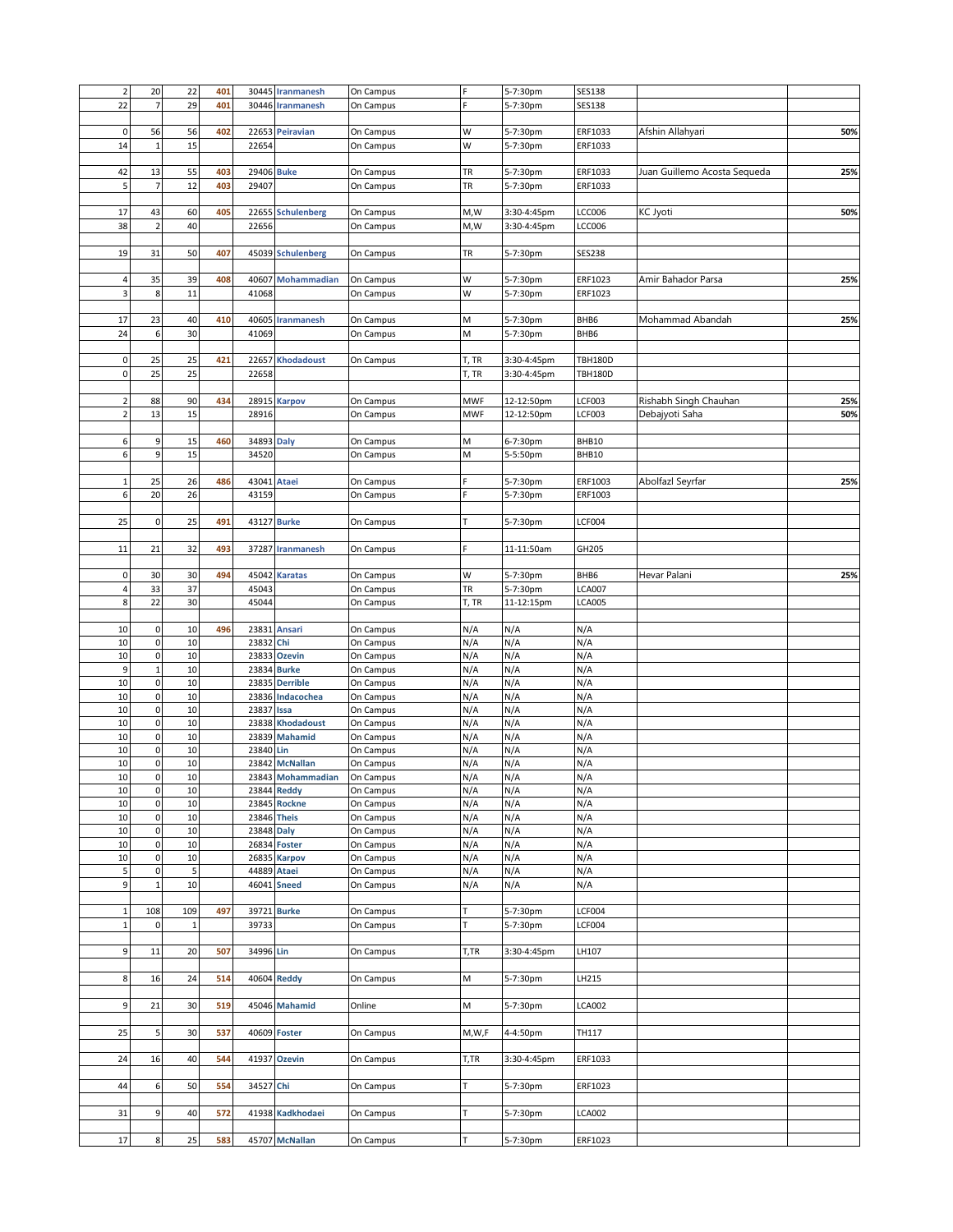| 14             | 26                      | 40 | 586 | 43043 Ataei |                    | On Campus          | W   | 5-7:30pm | <b>LCA003</b> |  |
|----------------|-------------------------|----|-----|-------------|--------------------|--------------------|-----|----------|---------------|--|
|                |                         |    |     |             |                    |                    |     |          |               |  |
| 17             |                         | 25 | 594 |             | 34524 Banjavcic    | On Campus          | W   | 5-7:30pm | ERF1033       |  |
| $\overline{2}$ |                         | 15 |     | 45048 Daly  |                    | On Campus          | M   | 5-7:30pm | BHB10         |  |
| 24             |                         | 30 |     |             | 45049 Abokifa      | On Campus          | т   | 5-7:30pm | <b>TH208</b>  |  |
|                |                         | 30 |     |             |                    |                    |     |          | TH215         |  |
| 6              |                         |    |     | 45050 Ataei |                    | On Campus          |     | 5-7:30pm |               |  |
|                |                         |    |     |             |                    |                    |     |          |               |  |
| 10             | $\pmb{0}$               | 10 | 596 |             | 45049 Abokifa      | On Campus          | N/A | N/A      | N/A           |  |
| 10             | $\mathbf 0$             | 10 |     |             | 45050 Ataei        | On Campus          | N/A | N/A      | N/A           |  |
| 10             | $\pmb{0}$               | 10 |     |             | 22666 Ansari       | On Campus          | N/A | N/A      | N/A           |  |
| 10             | 0                       | 10 |     | 22667       | Chudnovsky         | On Campus          | N/A | N/A      | N/A           |  |
| 10             | $\mathbf 0$             | 10 |     | 22669 Chi   |                    | On Campus          | N/A | N/A      | N/A           |  |
| 10             | $\mathbf 0$             | 10 |     |             | 22670 Indacochea   | On Campus          | N/A | N/A      | N/A           |  |
|                |                         |    |     |             |                    |                    |     |          |               |  |
| 10             | $\pmb{0}$               | 10 |     | 22671       | Issa               | On Campus          | N/A | N/A      | N/A           |  |
| 10             | 0                       | 10 |     | 22672       | <b>Khodadoust</b>  | On Campus          | N/A | N/A      | N/A           |  |
| 9              | $\mathbf{1}$            | 10 |     | 22673       | <b>Derrible</b>    | On Campus          | N/A | N/A      | N/A           |  |
| 10             | $\mathbf 0$             | 10 |     | 22674       | Lin                | On Campus          | N/A | N/A      | N/A           |  |
| 9              | $\mathbf{1}$            | 10 |     |             | 22678 McNallan     | On Campus          | N/A | N/A      | N/A           |  |
| 10             | $\mathbf 0$             | 10 |     | 22681       | Mohammadian        | On Campus          | N/A | N/A      | N/A           |  |
| 9              | $\mathbf{1}$            | 10 |     | 22682       | <b>Reddy</b>       | On Campus          | N/A | N/A      | N/A           |  |
| 10             | $\mathbf 0$             | 10 |     | 22683       | <b>Rockne</b>      | On Campus          | N/A | N/A      | N/A           |  |
| 10             | 0                       | 10 |     | 22684       | <b>Theis</b>       | On Campus          | N/A | N/A      | N/A           |  |
|                |                         |    |     |             |                    |                    |     |          |               |  |
| 10             | 0                       | 10 |     | 22686       | <b>Daly</b>        | On Campus          | N/A | N/A      | N/A           |  |
| 5              | 0                       | 5  |     | 24972       | <b>Ozevin</b>      | On Campus          | N/A | N/A      | N/A           |  |
| 10             | $\pmb{0}$               | 10 |     |             | 26481 Foster       | On Campus          | N/A | N/A      | N/A           |  |
| 10             | $\pmb{0}$               | 10 |     |             | 26842 Karpov       | On Campus          | N/A | N/A      | N/A           |  |
| 10             | $\mathbf 0$             | 10 |     | 34533       | <b>Mahamid</b>     | On Campus          | N/A | N/A      | N/A           |  |
| 10             | $\mathbf 0$             | 10 |     | 34534       | Zou                | On Campus          | N/A | N/A      | N/A           |  |
| 3              | $\overline{2}$          | 5  |     | 36718 Ataei |                    | On Campus          | N/A | N/A      | N/A           |  |
| 5              | $\mathbf 0$             | 5  |     |             | 43407 Kadkhodaei   | On Campus          | N/A | N/A      | N/A           |  |
|                |                         |    |     |             |                    |                    |     |          |               |  |
| 10             | $\mathbf 0$             | 10 |     |             | 44656 Peiravian    | On Campus          | N/A | N/A      | N/A           |  |
| 5              | $\pmb{0}$               | 5  |     |             | 45978 Peiravian    | On Campus          | N/A | N/A      | N/A           |  |
| 5              | $\mathbf 0$             | 5  |     | 46042       | <b>Sneed</b>       | On Campus          | N/A | N/A      | N/A           |  |
|                |                         |    |     |             |                    |                    |     |          |               |  |
| 10             | $\mathbf 0$             | 10 | 598 |             | Ansari             | On Campus          | N/A | N/A      | N/A           |  |
| 10             | 0                       | 10 |     |             | Chudnovsky         | On Campus          | N/A | N/A      | N/A           |  |
| 10             | $\mathbf 0$             | 10 |     |             | <b>Derrible</b>    | On Campus          | N/A | N/A      | N/A           |  |
| 10             | $\mathbf 0$             | 10 |     |             | Indacochea         | On Campus          | N/A | N/A      | N/A           |  |
| 10             | 0                       | 10 |     |             | Issa               |                    | N/A | N/A      | N/A           |  |
|                |                         |    |     |             |                    | On Campus          |     |          |               |  |
| 10             | 0                       | 10 |     |             | <b>Khodadoust</b>  | On Campus          | N/A | N/A      | N/A           |  |
| 10             | $\mathbf 0$             | 10 |     |             | <b>Mahamid</b>     | On Campus          | N/A | N/A      | N/A           |  |
| 10             | $\mathbf 0$             | 10 |     |             | Lin                | On Campus          | N/A | N/A      | N/A           |  |
| 9              | $\mathbf{1}$            | 10 |     |             | <b>McNallan</b>    | On Campus          | N/A | N/A      | N/A           |  |
| 9              | $\mathbf{1}$            | 10 |     |             | Mohammadian        | On Campus          | N/A | N/A      | N/A           |  |
| 8              | $\overline{2}$          | 10 |     |             | <b>Reddy</b>       | On Campus          | N/A | N/A      | N/A           |  |
| 10             | $\mathbf 0$             | 10 |     |             | <b>Rockne</b>      | On Campus          | N/A | N/A      | N/A           |  |
| 10             | $\mathbf 0$             | 10 |     |             | <b>Theis</b>       | On Campus          | N/A | N/A      | N/A           |  |
|                |                         |    |     |             |                    |                    |     |          |               |  |
| 10             | 0                       | 10 |     |             | <b>Ozevin</b>      | On Campus          | N/A | N/A      | N/A           |  |
| 5              | 0                       | 5  |     |             | Chi                | On Campus          | N/A | N/A      | N/A           |  |
| 10             | $\mathbf 0$             | 10 |     |             | <b>Foster</b>      | On Campus          | N/A | N/A      | N/A           |  |
| 10             | $\mathbf 0$             | 10 |     |             | Karpov             | On Campus          | N/A | N/A      | N/A           |  |
| $\overline{7}$ | 3                       | 10 |     |             | Zou                | On Campus          | N/A | N/A      | N/A           |  |
| 10             | $\mathbf 0$             | 10 |     |             | <b>Daly</b>        | On Campus          | N/A | N/A      | N/A           |  |
| 9              | $\mathbf 1$             | 10 |     |             | Ataei              | On Campus          | N/A | N/A      | N/A           |  |
| 10             | $\pmb{0}$               | 10 |     |             | <b>Sneed</b>       | On Campus          | N/A | N/A      | N/A           |  |
|                |                         |    |     |             |                    |                    |     |          |               |  |
|                |                         |    |     |             |                    |                    |     |          |               |  |
| 7              | 3                       | 10 | 599 |             | 22709 Ansari       | On Campus          | N/A | N/A      | N/A           |  |
| 9              | $\mathbf 1$             | 10 |     |             | 22711 Ataei        | On Campus          | N/A | N/A      | N/A           |  |
| 9              | $\mathbf{1}$            | 10 |     |             | 22712 Indacochea   | On Campus          | N/A | N/A      | N/A           |  |
| 5              | 5                       | 10 |     | 22713 Issa  |                    | On Campus          | N/A | N/A      | N/A           |  |
| 8              | $\overline{2}$          | 10 |     |             | 22714 Khodadoust   | On Campus          | N/A | N/A      | N/A           |  |
| 6              | $\overline{4}$          | 10 |     | 22715       | Chi                | On Campus          | N/A | N/A      | N/A           |  |
| 9              | $\mathbf{1}$            | 10 |     | 22716 Lin   |                    | On Campus          | N/A | N/A      | N/A           |  |
| 8              | $\overline{\mathbf{c}}$ | 10 |     |             | 22718 McNallan     | On Campus          | N/A | N/A      | N/A           |  |
| 5              | 5                       | 10 |     |             | 22719 Mohammadian  | On Campus          | N/A | N/A      | N/A           |  |
|                |                         | 10 |     |             |                    |                    |     |          |               |  |
| 8              | $\overline{2}$          |    |     |             | <b>22720 Reddy</b> | On Campus          | N/A | N/A      | N/A           |  |
| 9              | $\mathbf 1$             | 10 |     | 22721       | <b>Rockne</b>      | On Campus          | N/A | N/A      | N/A           |  |
| 10             | $\pmb{0}$               | 10 |     |             | <b>22722 Theis</b> | On Campus          | N/A | N/A      | N/A           |  |
| $\overline{7}$ | 3                       | 10 |     |             | Chaudhuri          | On Campus          | N/A | N/A      | N/A           |  |
| 8              | $\overline{2}$          | 10 |     |             | Daly               | Online Synchronous | N/A | N/A      | N/A           |  |
| 5              | $\mathbf 0$             | 5  |     |             | Chudnvosky         | On Campus          | N/A | N/A      | N/A           |  |
| $\overline{2}$ | $\pmb{0}$               | 5  |     |             | <b>Ozevin</b>      | Online Synchronous | N/A | N/A      | N/A           |  |
| $\overline{7}$ | 3                       | 10 |     |             | <b>Foster</b>      | On Campus          | N/A | N/A      | N/A           |  |
| 8              | $\overline{2}$          | 10 |     |             | <b>Karpov</b>      | On Campus          | N/A | N/A      | N/A           |  |
| $\overline{4}$ | $\boldsymbol{6}$        | 10 |     |             |                    | On Campus          | N/A | N/A      | N/A           |  |
|                |                         |    |     |             | Derrible           |                    |     |          |               |  |
| 10             | $\pmb{0}$               | 10 |     |             | <b>Mahamid</b>     | On Campus          | N/A | N/A      | N/A           |  |
| $\overline{7}$ | 3                       | 10 |     |             | Zou                | On Campus          | N/A | N/A      | N/A           |  |
| 8              | $\overline{2}$          | 10 |     |             | Kadkhodaei         | On Campus          | N/A | N/A      | N/A           |  |